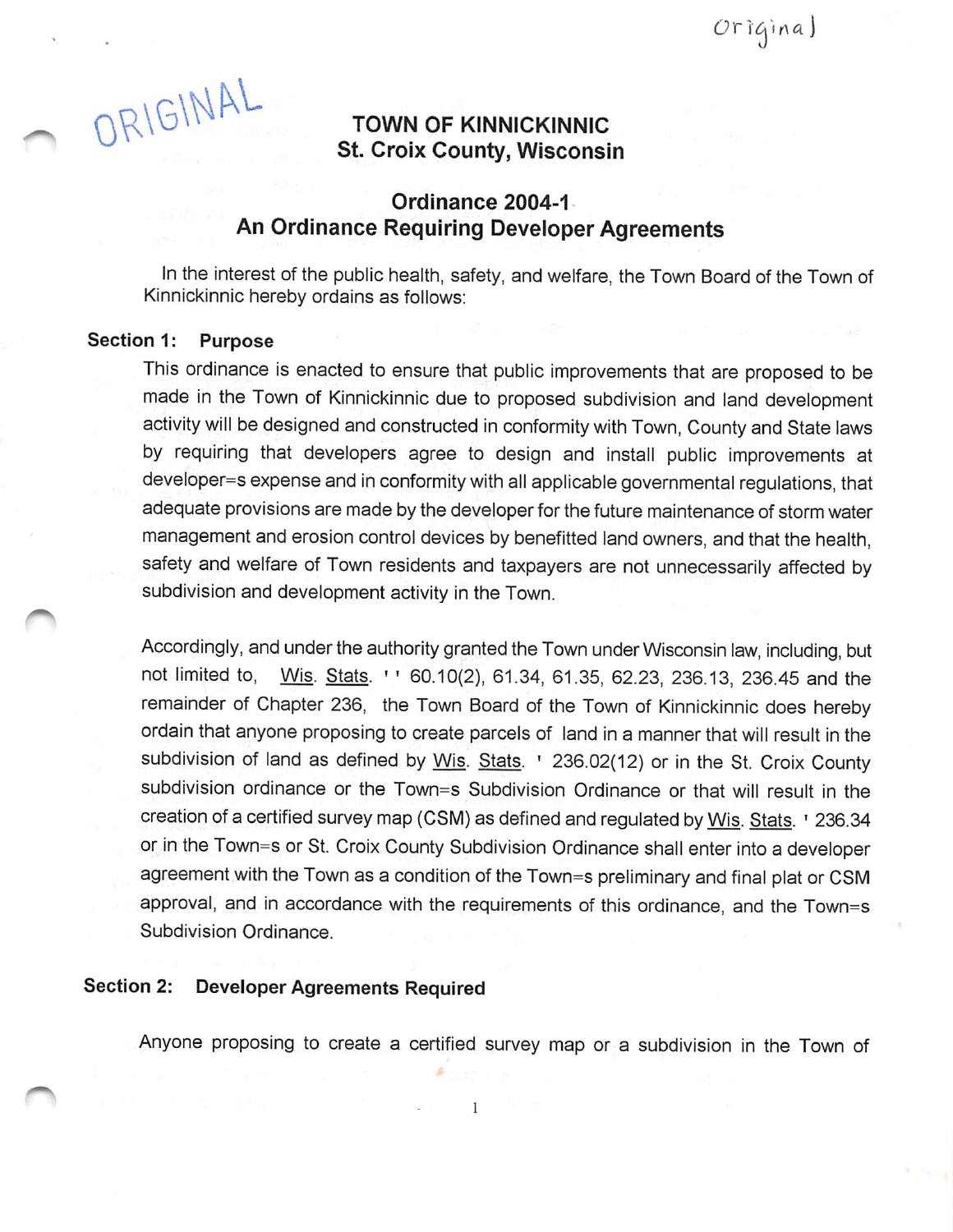Kinnickinnic shall enter into a developer agreement with the Town if the development being proposed: 1) will create or affect public improvements whether already built or proposed to be built and dedicated to the Town; 2) will create private roads or other private improvements that will serve lots created in the subdivision or certified survey map; or 3) if erosion control or storm water management devices will be permanently installed and drain or affect storm water drainage from areas other than the individual lot on which such devices will be located.

#### Section 3: Components of Developer Agreement

- A. The developer agreement shall identify all individuals or business entities holding an ownership interest in the subject property or holding an interest under an executed purchase agreement at the time the developer agreement is executed. The developer agreement shall also be executed and acknowledged by current and known future mortgagees, and shall be binding on the successors and assigns of the named developers, owners and mortgagees.
- B. The developer agreement shall contain a full and accurate description of the area being subdivided.
- C. The developer agreement shall address all exceptions to design standards being sought or being granted by the Town and affecting the area being subdivided.
- D. The developer agreement shall require, as a condition of certified survey map or preliminary or final plat approval, as determined by the Town Board, that an irrevocable letter of credit in the minimum amount of 125% of the estimated cost of public and private improvements in the subdivision or certified survey map and otherwise satisfactory to the Town be posted with and in favor of the Town before construction of public or private improvements called for in the plat or CSM may be commenced. The developer agreement shall address whether and when the said irrevocable letter of credit can be released and shall further require the developer to take all steps necessary to maintain the letter of credit in the Town=s possession and not to allow it to expire.
- E. The developer agreement shall disclose and confirm relevant details regarding the developer=s obligations, insurances, warranties, continuing maintenance requirements and responsibilities and other contracts and agreements affecting the

 $\overline{2}$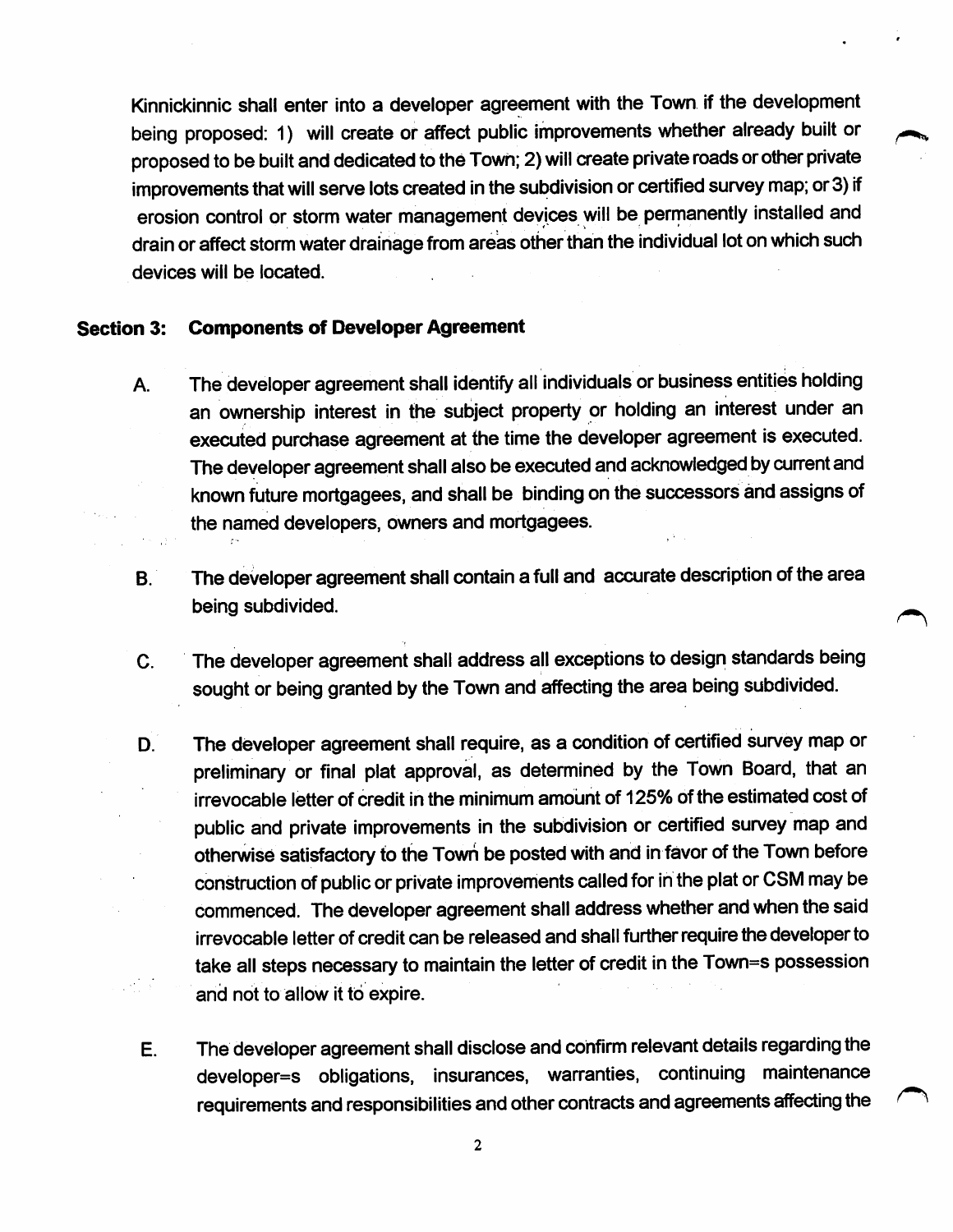ORIGINAL

subject property.

- F. Where any platted area in a subdivision or CSM will serve as open or buffer space and be jointly maintained and controlled by the owners of the platted lots or where private roads, erosion control or storm water management devices, or other private improvements will be installed in the area being subdivided that will require ongoing maintenance, the developer agreement shall require that a homeowner=s association be created with membership on an equal basis of all platted lots not commonly owned and on an equal basis that association bylaws be developed and that a restrictive covenant or other perpetual, binding legal device be employed that will create, administer and enforce the collective responsibilities of the individual members of the said homeowner=s association concerning commonly held areas and/or private roads, erosion control or storm water management devices, or other private improvements serving the subdivision. The restrictive covenants, homeowners association bylaws shall provide that no change to the maintenance responsibilities of the homeowners association as described above shall be effective without Town Board approval.
- G. The developer agreement and its exhibits shall contain information regarding the nature, extent, design, construction, quantity, location and other relevant characteristics, in such detail as requested by the Town, concerning all planned public or private infrastructure or improvements including, but not limited to, sanitary sewer service, water service, public or private ways and roads, suggested speed limits, cul-de-sacs, intersections and road connection, storm water and erosion control measures, conservation easements, parks, berms, plantings, ponds, streams, paths, lighting, monumentation, outbuildings and all other public or private improvements that may be proposed by a developer or required by then existing state, county or Town statutes, regulations or ordinances.
- H. The developers agreement shall address the timing of joint driveway paving, shall require shared maintenance agreements concerning shared driveways and shall address the control and removal of debris and rubbish during initial construction on lots being created.
- I. The developer agreement shall refer to or include as exhibits the following information:
	- (1) Preliminary plat;
	- (2) Final plat, to be added once approved and recorded;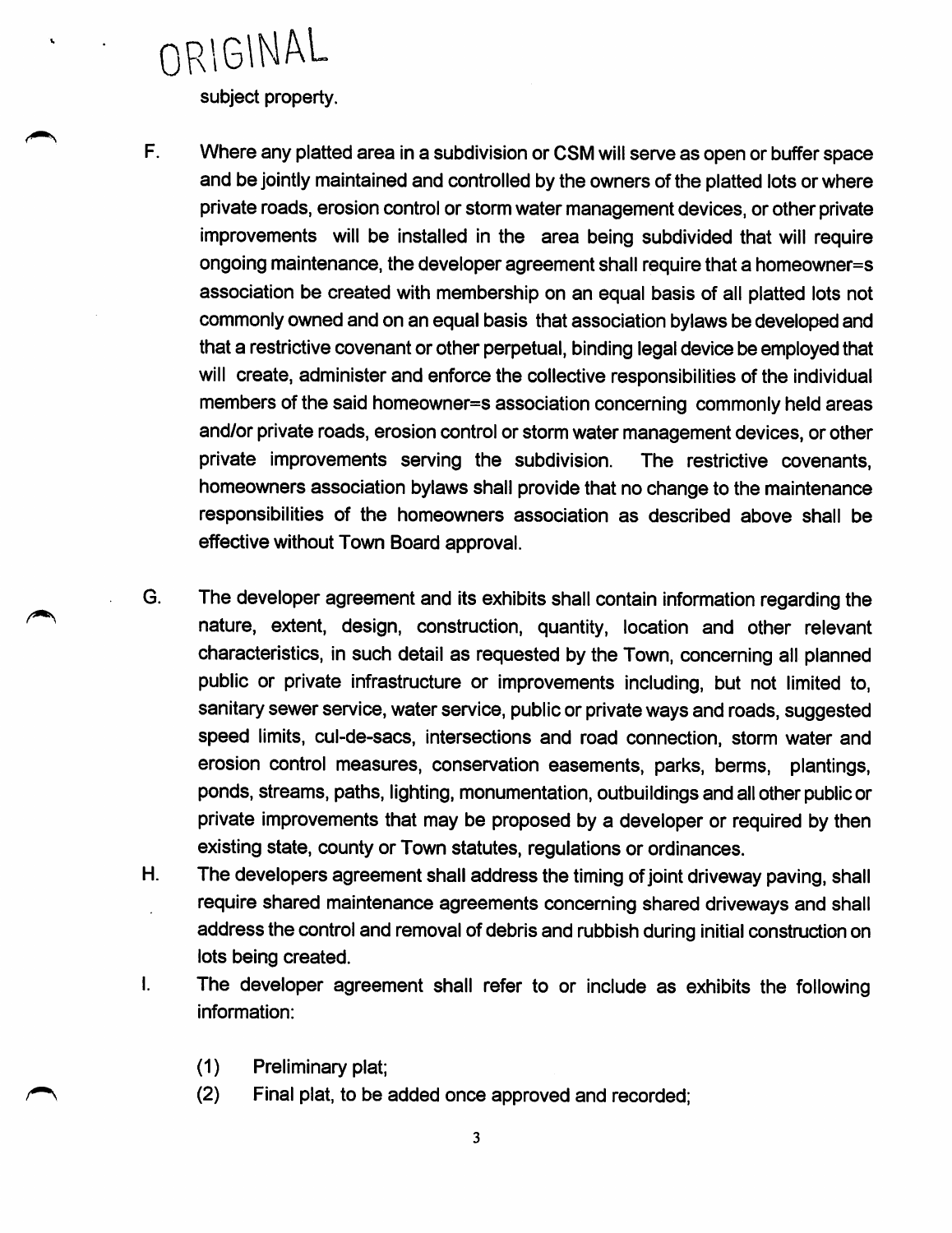- $(3)$  Road design and construction plans;
- (4) Stormwater calculations and plans;
- (5) Irrevocable letter of credit (photocopy);
- (6) Construction schedule with cost estimates for all earth moving and public improvements, to be replaced by the developer with accepted bid amounts as soon as available;
- (7) Homeowner=s association articles of incorporation and bylaws, where required;
- (8) Homeowner=s association and any other restrictive covenants, where required;
- (9) Copies of the documents officially creating any developer business entity that holds or will hold title to the property while the plat or CSM lots are initially developed and/or built;
- (10) Conservation easements, where required;

W

 $\mathbb{Z}^{\times}$ 

- (11) Other project-related information as required by the Town.
- J. The developer agreement shall require the developer to pay all of the Town=s professional fees and expenses related to the developer agreement and review of the proposed subdivision or certified survey map; including but not limited to surveying, engineering, inspection, and attorneys fees incurred in review of the proposed subdivision and preparation and enforcement of the developers agreement.

K. The developer agreement may provide that no building permits shall be issued for lots in the subdivision or certified survey map until all improvements are installed and accepted by the Town.

L. The developer agreement shalI provide that the developer may not sell, transfer or lease any of the property within the subdivision or certified survey map until all of the improvements called for in the developer agreement have been fully and faithfully completed in accordance with the provisions of the developers agreement, and final plat approval has been granted, unless: 1) the Town consents, in writing; or 2) the certified survey map or final plat has been approved and the developer has deposited the necessary financial security with the Town an/or County to guarantee the installation of all improvements called for in the developers agreement.

M. The developer agreement may also address items not included in this ordinance or otherwise expressly required by law but that are nonetheless mutually agreeable to the developer and the Town and which promote the public health, safety and welfare of the residents and taxpayers of the Town of Kinnickinnic. A developer=s refusal to agree to such items if requested by the Town shall not serve as the sole basis for rejection of a plat or certified survey map by the Town.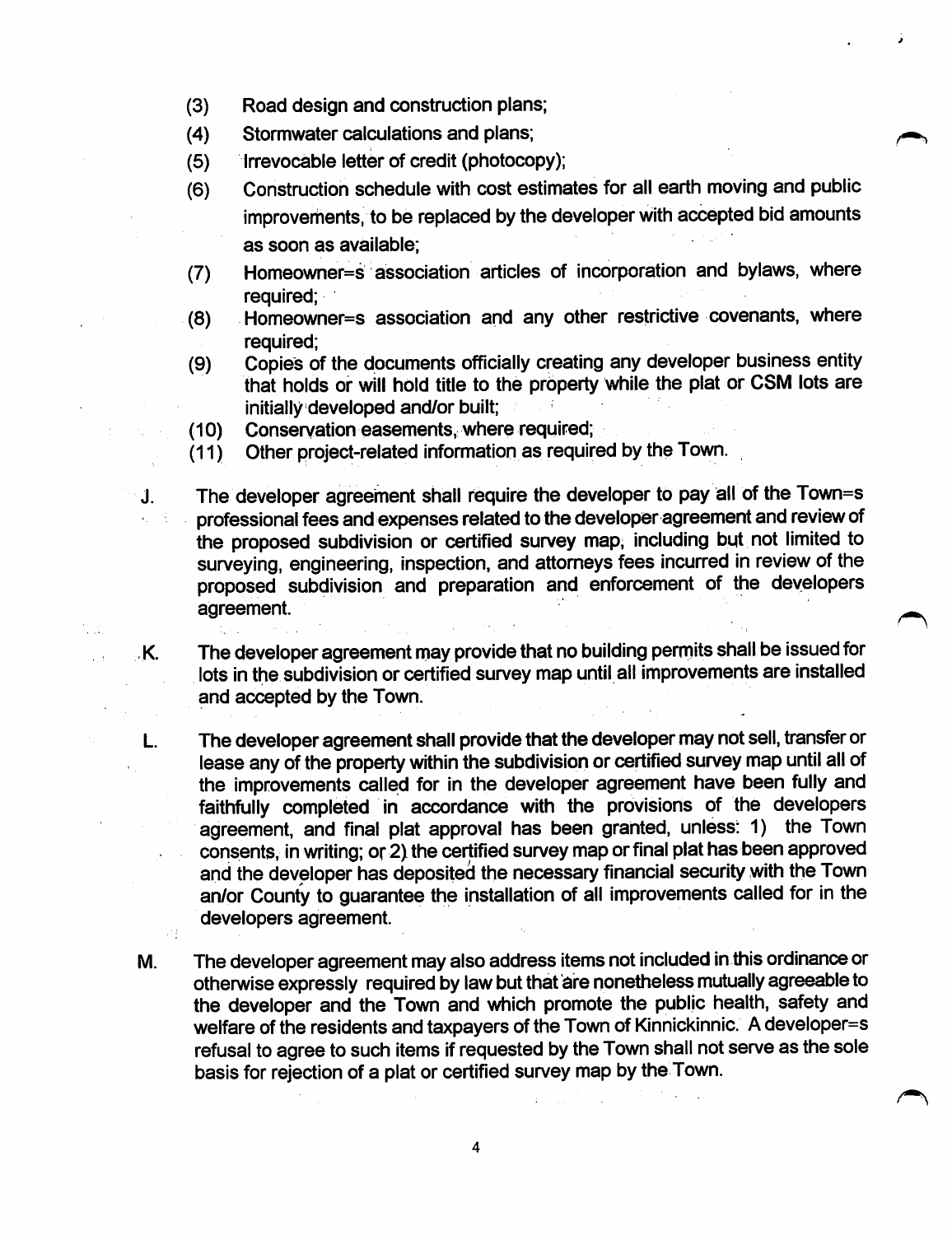## ORIGINAL

#### Section 4: When Developer Agreements Shall Be Executed And Delivered To The Town.

- A. For a major subdivision, the developer agreement shall be executed and delivered to the Town Board prior to preliminary plat approval.
- B. For certified survey maps, the developer agreement shall be executed and delivered to the Town Board prior to Town Board final approval of the said certified survey map.
- C. Failure to execute and deliver a developer agreement to the Town within 90 days of the time of valid submission of an application to the Town Board for CSM or preliminary plat approval shall be grounds for rejection of the said application by the Town unless the time is extended by written agreement with the developer.

#### Section 5: Waiver.

- A. The Town Board may, but is not required to, waive the requirement of a developer agreement in a situation where:
	- (1) The application for subdivision of land complies with the Town=s master plan, with all applicable local and county ordinances and state law, and no variances or rezoning will be required;
	- (2) No significant public or private improvements, facilities or dedication of facilities or areas for public use or common private use among the lot owners will be required by the Town as a result of the development being proposed; and
	- (3) No utilities will be significantly altered.
- B. The Town Board shall have sole discretion in deterrnining whether to waive the requirement of a developer agreement. It shall consider the recommendation of the Plan Commission in making this decision.

#### $\label{eq:1} \mathcal{L}_{\mathcal{A}}(\mathcal{A})=\mathcal{L}_{\mathcal{A}}(\mathcal{A})\otimes\mathcal{L}_{\mathcal{A}}(\mathcal{A})\otimes\mathcal{L}_{\mathcal{A}}(\mathcal{A})$ Section 6: Violations and Penalties.  $\sqrt{1-\left(1-\frac{1}{2}\right)^2+\left(1-\left(1+\frac{1}{2}\right)\right)^2} \leq \left(1-\frac{1}{2}\right)^2 + \left(1-\frac{1}{2}\right)^2 + \left(1-\frac{1}{2}\right)^2.$

A. Anyone commencing the construction of any public or private improvements in an area for which preliminary plat approval has been requested and anyone causing or attempting to cause a plat or a certified survey map to be recorded without first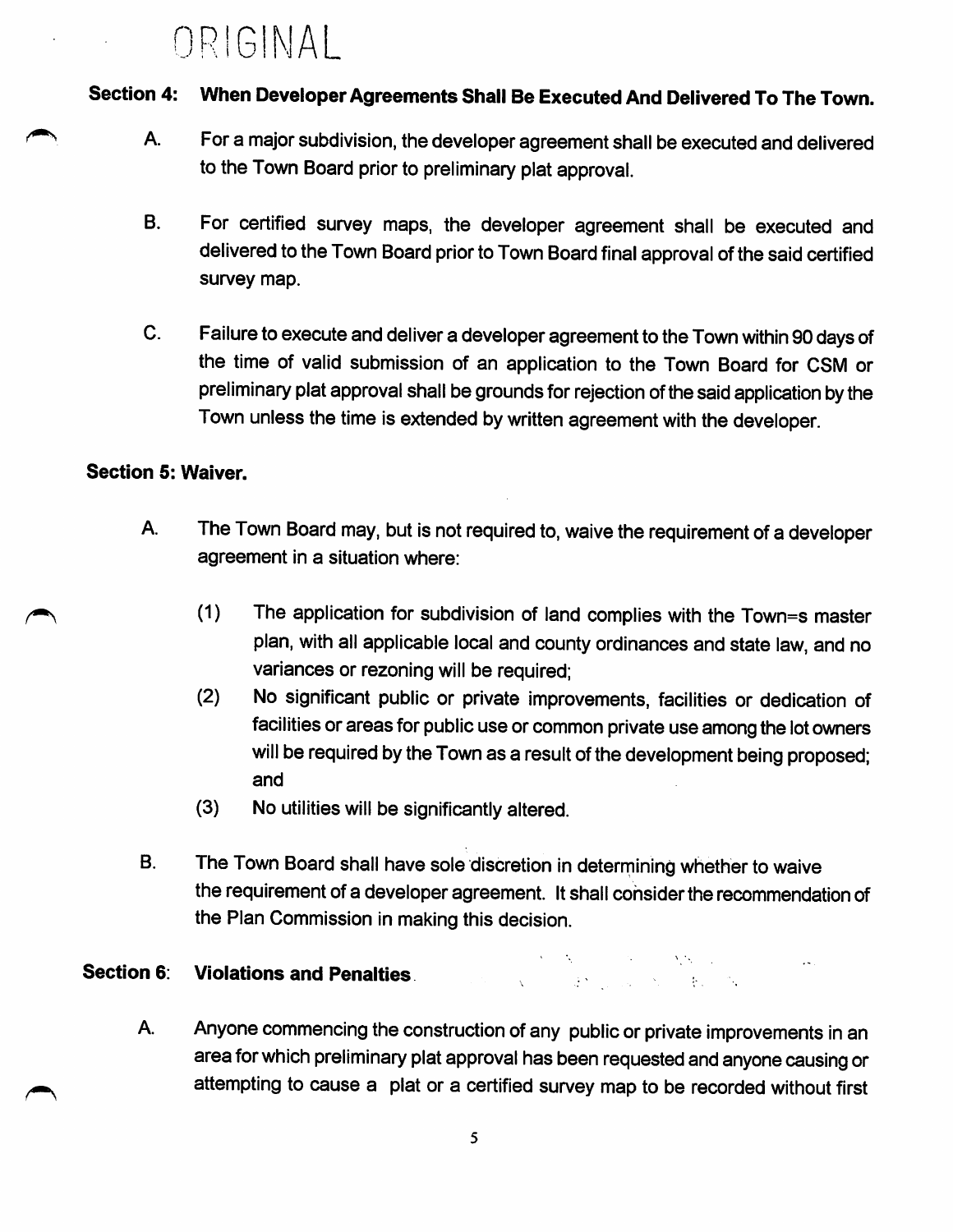executing a developer agreement with the Town shall pay a forfeiture in an amount as set by the Town Board plus the Town=s legal fees and costs of prosecution. The amount of the forfeiture shall be no less than \$300.00 and no more than \$500.00. Each day during which such violation exists constitutes a separate offense. Noncompliance with this ordinance shall also constitute grounds for an injunction or other appropriate action or proceeding to stop a violation of any provision of this ordinance. No building permit shall be issued for any lot in any area for which a developer agreement is required and has not been executed by all required parties. These penalties are in addition to any other penalties provided by law.

B. Remedies for breach of a developer agreement or default in any obligation established in the developer agreement shall include, but not be limited to, unilateral suspension or withholding by the Town of all permits, licenses, or qther authorization issued or to be issued by the Town in connection with the property shown on the plat. This is in addition to any other remedies to which the Town may be entitled by law.

# Section 7: Severability **Section** 7: Severability

If any portion, phrase or word of this ordinance is ruled by a court of competent jurisdiction to be invalid, unenforceable or unconstitutional, the rernainder of this ordinance shall not be affected thereby.

#### TOWN OF KINNICKINNIC:

BY: Mary Murphy, Town Chair

Attest:  $4 - 10 - 04$ Town Clerk and the contract of the contract of the date

Adopted by the Town Board: